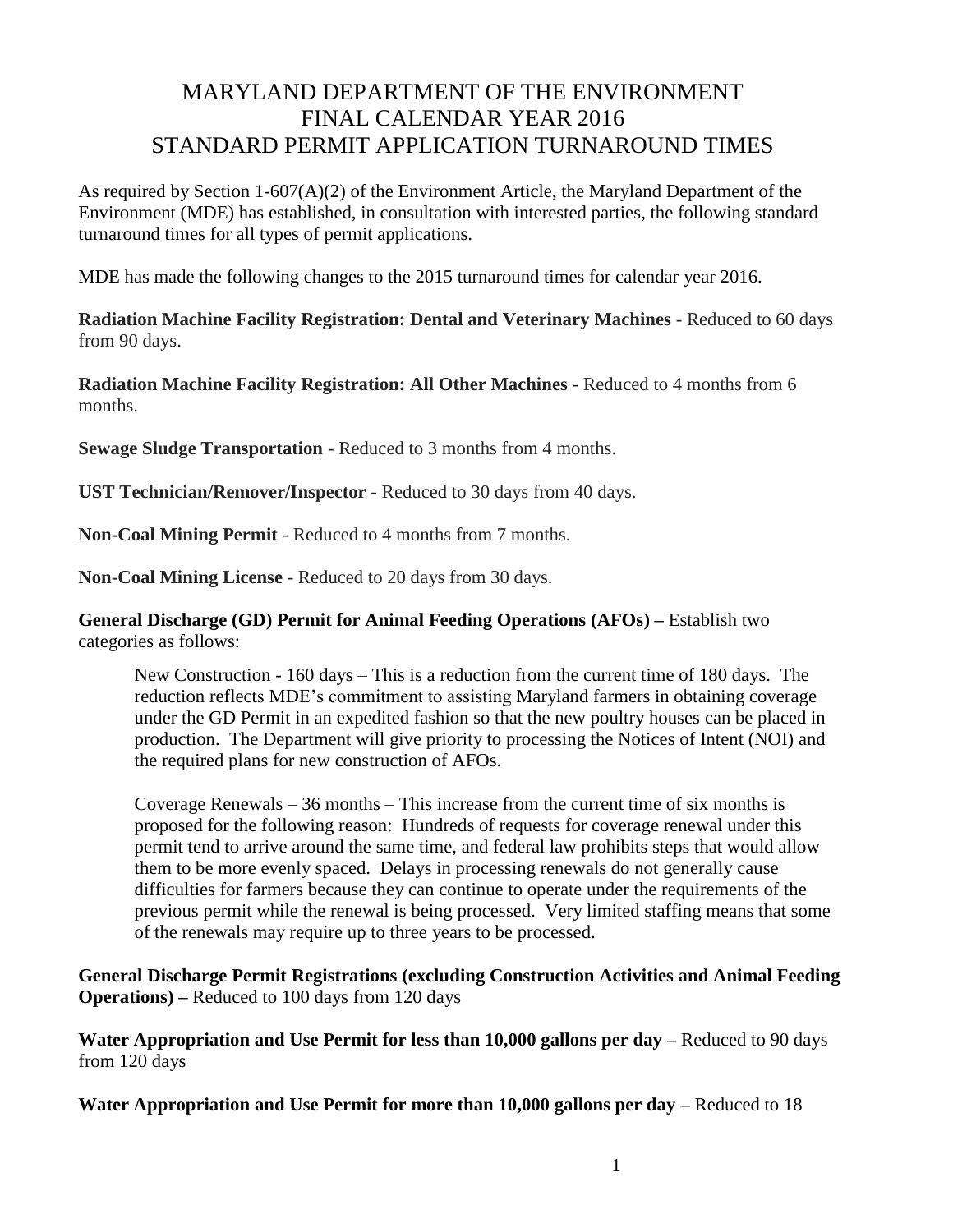months from 24 months

**Nontidal Wetlands and Waterway Construction for minor projects –** Reduced to eight months from ten months

**Nontidal Wetlands and Waterway Construction for stream restoration projects when no public hearing is requested** (new category) – Reduced to 90 days from ten months

**Erosion and Sediment Control – Responsible personnel Certification – Online –** Reduced to one day from two weeks. This is due to the development and implementation of an online version of the training course and exam.

**General Permit for Stormwater Associated with Construction Activities –** Reduced to 45 days for all projects. Previously there were two categories: projects less than three acres with a time of 60 days, and projects between three and 150 acres with a time of 90 days.

MDE reviews and adjusts these turnaround times annually to give permit applicants current information regarding the processing time.

Please note the following important points about these standard times:

- 1) These standards refer to the time between MDE's receipt of a complete permit application and MDE's issuance or denial of the permit, excluding delays caused by factors beyond MDE's control. Many applications are incomplete when they first arrive at MDE. The appropriate MDE permit writer can provide guidance on how to ensure that an application is complete when submitted.
- 2) In most permitting programs, each application has unique characteristics that influence its processing time. For each program listed, the standard time represents the time in which 90% of applications can be processed. Many applications will require less time; a few will require more time due to unusual circumstances.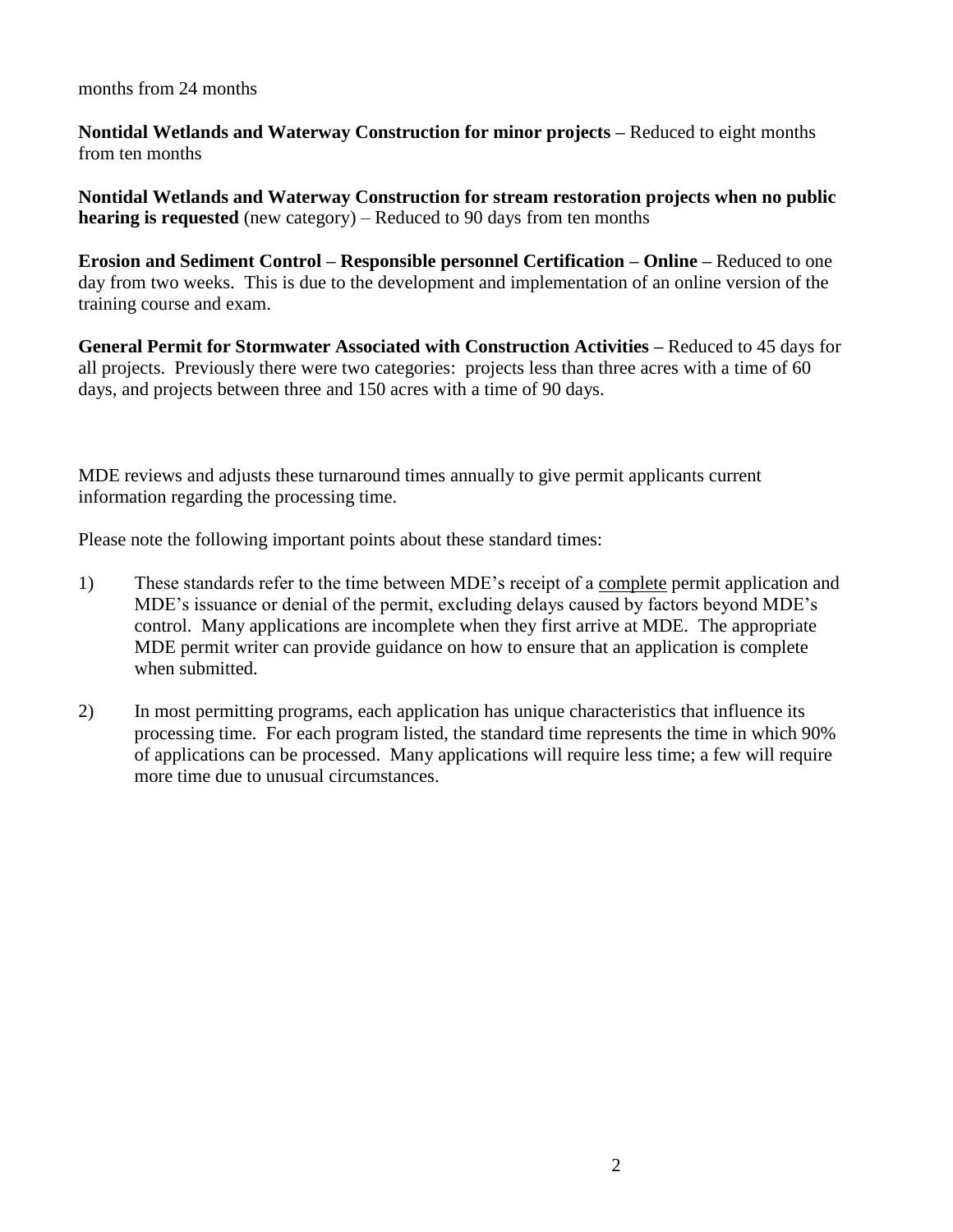| <b>Program Name</b>                                        | <b>2016 Standard Application Processing Time</b>                         |
|------------------------------------------------------------|--------------------------------------------------------------------------|
| <b>Air and Radiation Management Administration</b>         |                                                                          |
| <b>General Permit to Construct</b>                         | 30 days                                                                  |
| Air Quality Permit to Construct                            | 3 months - without expanded public review                                |
|                                                            | 4 months – synthetic minor permits without<br>expanded public review     |
|                                                            | 6 months - with expanded public review but limited<br>public interest    |
|                                                            | 11 months - with expanded public review and<br>extensive public interest |
| <b>New Source Review Approval</b>                          | 12 months                                                                |
| Prevention of Significant [air quality] Deterioration      | 12 months                                                                |
| Air Quality State Permit to Operate                        | 3 months                                                                 |
|                                                            | 18 months for new permits                                                |
| Part 70 (Title V) Permit to Operate                        | 12 months for renewals                                                   |
| <b>Asbestos Contractor License</b>                         | 60 days                                                                  |
| <b>Asbestos Training Provider Approval</b>                 | 3 months                                                                 |
| <b>Incinerator Operator Certification</b>                  | 30 days                                                                  |
| <b>Incinerator Training Course Approval</b>                | 60 days                                                                  |
| <b>Fleet Inspection Station License</b>                    | 30 days                                                                  |
| Certified Emissions Repair Facility Certification          | 30 days                                                                  |
| Master Certified Emissions Technician Certificate          | 30 days                                                                  |
| <b>Radiation Machine Facility Registration</b>             | 60 days for dental and veterinary machines                               |
|                                                            | 4 months for all other machines                                          |
| <b>Certification of Machines Emitting Radiation</b>        | 6 months                                                                 |
| <b>Radioactive Materials License</b>                       | 7 months                                                                 |
|                                                            | 45 days for amendments and terminations                                  |
| Private Inspector License For Inspecting X-Ray<br>Machines | 60 days                                                                  |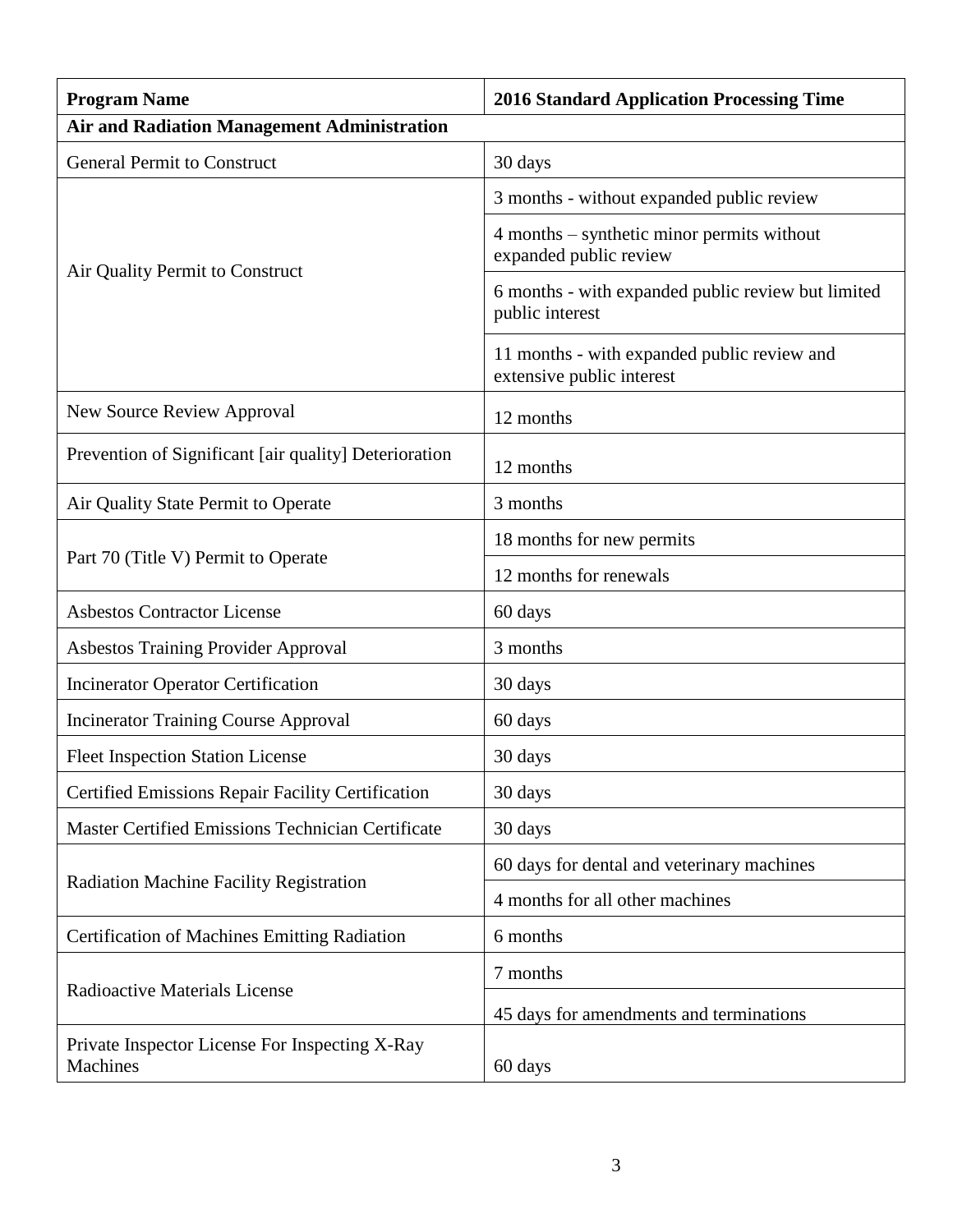| <b>Program Name</b>                                                            | <b>2016 Standard Application Processing Time</b>                                                 |
|--------------------------------------------------------------------------------|--------------------------------------------------------------------------------------------------|
| Reciprocal Recognition of Out-of-State Radioactive<br><b>Material Licenses</b> | 21 days                                                                                          |
|                                                                                |                                                                                                  |
| <b>Land Management Administration</b>                                          |                                                                                                  |
| Refuse Disposal Permit                                                         | 7 months for transfer stations                                                                   |
|                                                                                | 9 months for processing facilities                                                               |
|                                                                                | 9 months for processing facilities $\&$ transfer stations                                        |
|                                                                                | 12 months for incinerators                                                                       |
|                                                                                | 12 months for land-clearing debris landfills                                                     |
|                                                                                | 24 months for industrial landfills                                                               |
|                                                                                | 36 months for rubble landfills                                                                   |
|                                                                                | 36 months for municipal landfills                                                                |
| Groundwater Discharge Permit for Rubble Landfill                               | 18 months                                                                                        |
|                                                                                | 120 days – research project                                                                      |
|                                                                                | 3 months – transportation                                                                        |
|                                                                                | 5 months – utilization or disposal at a sanitary<br>landfill, energy generation, or incineration |
|                                                                                | 6 months – marketing                                                                             |
| Sewage Sludge Utilization Permit                                               | $10$ months $-$ land application                                                                 |
|                                                                                | 23 months – treatment, composting, distribution<br>facility, or storage                          |
|                                                                                | 36 months – sewage sludge landfill                                                               |
|                                                                                | 24 months – innovative projects                                                                  |
| General Discharge Permit for Animal Feeding<br>Operations                      | 160 days for new construction                                                                    |
|                                                                                | 36 months for renewal                                                                            |
| Natural Wood Waste Recycling Facility Permit                                   | 9 months                                                                                         |
| Natural Wood Waste Recycling Facility General<br>Permit                        | 60 days                                                                                          |
| <b>Scrap Tire Hauler</b>                                                       | 60 days                                                                                          |
| Scrap Tire Collection Facilities (General and<br>Secondary)                    | 60 days                                                                                          |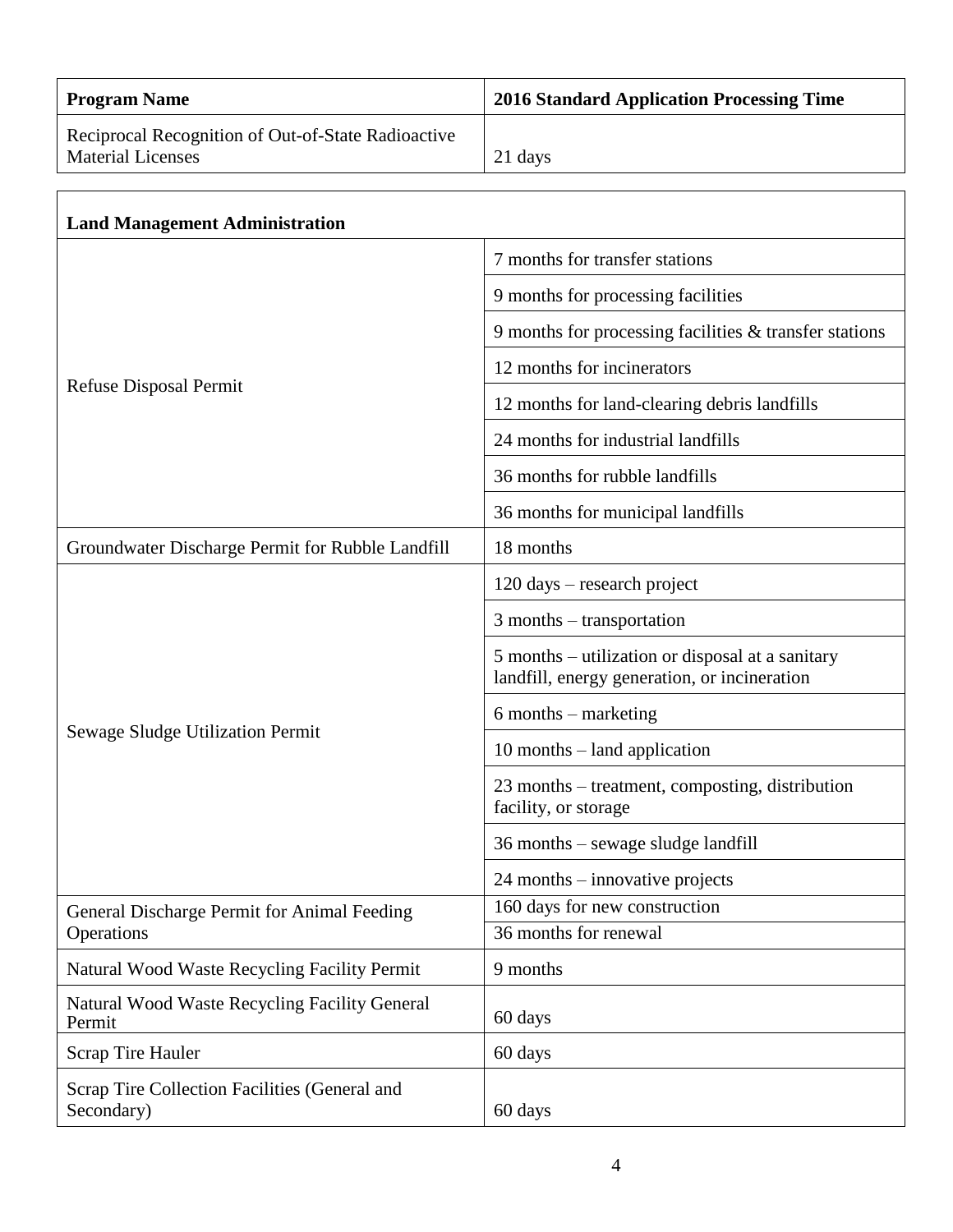| <b>Program Name</b>                                                                 | <b>2016 Standard Application Processing Time</b> |
|-------------------------------------------------------------------------------------|--------------------------------------------------|
| Scrap Tire Solid Waste Acceptance Facility                                          | 7 months                                         |
| Scrap Tire TDF/Substitute Fuel Facility                                             | 7 months                                         |
| <b>Scrap Tire Primary Collection Facility</b>                                       | 9 months                                         |
| <b>Scrap Tire Recyclers</b>                                                         | 9 months                                         |
| <b>Oil Operations Permit</b>                                                        | 180 days                                         |
| Oil Operations Permit for Oil-Contaminated Soils                                    | 180 days                                         |
| <b>Oil Transfer License</b>                                                         | 30 days                                          |
| General Permits for Oil Control Program Wastewater<br>Discharge Permit              | 30 days                                          |
| Surface Water Discharge Permit for Oil Terminals                                    | 180 days                                         |
| Ground Water Discharge Permit for Oil Terminals                                     | 180 days                                         |
| Underground Storage Tank (UST) Technician,<br>Remover, and Inspector Certifications | 30 days                                          |
| Controlled Hazardous Substances Facility Permit                                     | 26 months                                        |
| Hazardous Waste; EPA Identification Number                                          | 30 days                                          |
| <b>Controlled Hazardous Substances Hauler and Vehicle</b><br>Certifications         | 60 days                                          |
| Special Medical Waste (SMW) Hauler and Vehicle<br>Certifications                    | 60 days                                          |
| Coal Mining Permit                                                                  | 12 months                                        |
| <b>Surface Coal Mining Blaster Certification</b>                                    | immediately on passing exam                      |
| <b>Coal Mining Operator License</b>                                                 | 30 days                                          |
| Non-Coal Mining Permit                                                              | 4 months                                         |
| Non-Coal Mining License                                                             | 20 days                                          |
| Oil and Gas Exploration and Production                                              | 5 months                                         |
| <b>Lead Paint Accreditations</b>                                                    | 60 days                                          |
| <b>Lead Paint Training Course Approvals</b>                                         | 60 days                                          |
| <b>Lead Paint Instructor Approvals</b>                                              | 60 days                                          |
| <b>Voluntary Cleanup Program</b>                                                    | 45 days to determine if application is accepted  |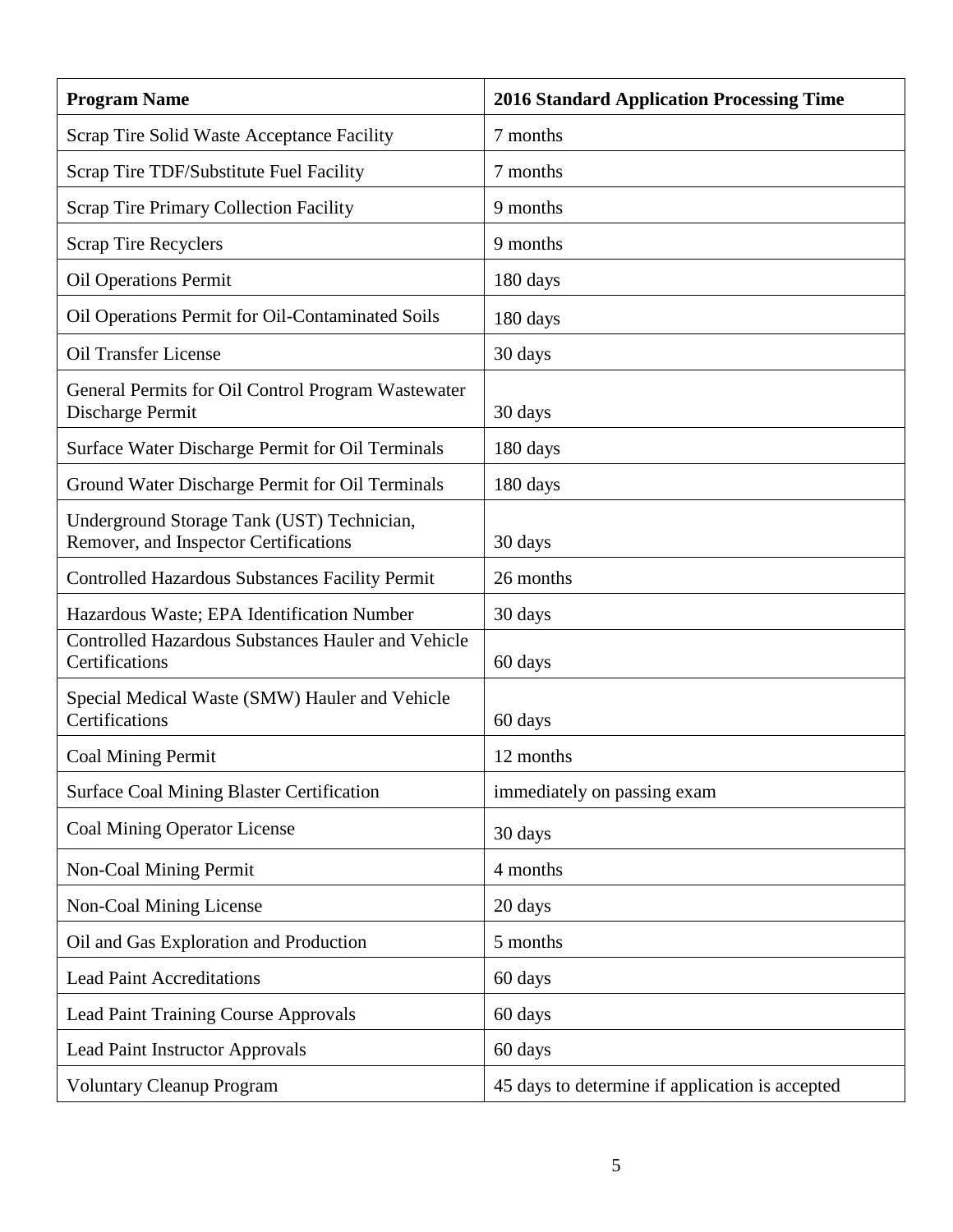| <b>Program Name</b> | 2016 Standard Application Processing Time |
|---------------------|-------------------------------------------|
|                     | 75 days to review action plan             |

| <b>Water Management Administration</b>                                                                                |                                                                                |
|-----------------------------------------------------------------------------------------------------------------------|--------------------------------------------------------------------------------|
| General Discharge Permit Registrations (excluding<br><b>Construction Activities and Animal Feeding</b><br>Operations) | 100 days for all general permits                                               |
| Individual Permit for Wastewater Discharges                                                                           | 12 months for new minor surface facilities                                     |
|                                                                                                                       | 18 months for new surface major facilities                                     |
|                                                                                                                       | 24 months for renewal surface discharge facilities                             |
|                                                                                                                       | 18 months for new groundwater discharge facilities                             |
|                                                                                                                       | 34 months for renewal groundwater discharge<br>facilities                      |
| <b>Toxic Materials Permit</b>                                                                                         | 45 days                                                                        |
| Water and Sewerage Construction Permit                                                                                | 3 months                                                                       |
|                                                                                                                       | 90 days for under 10,000 gallons per day                                       |
| Water Appropriation and Use Permit                                                                                    | 18 months for over 10,000 gallons per day                                      |
| <b>Well Construction Permit</b>                                                                                       | 30 days                                                                        |
| Drinking Water Laboratory Certification                                                                               | 4 months                                                                       |
|                                                                                                                       | 8 months for minor projects                                                    |
| Nontidal Wetlands and Waterway Construction                                                                           | 12 months for major projects                                                   |
| (Nontidal Wetlands and Waterways Permits)                                                                             | 90 days for stream restoration projects when no<br>public hearing is requested |
| <b>Tidal Wetland Licenses and Permits</b>                                                                             | 90 days for minor projects                                                     |
|                                                                                                                       | 8 months for major projects when no public hearing<br>is requested             |
|                                                                                                                       | 11 months for major projects when a public hearing<br>is requested             |
| Erosion/Sediment Control and Stormwater<br><b>Management Plan Approvals</b>                                           | 6 months                                                                       |
| Erosion and Sediment Control - Responsible<br><b>Personnel Certification - Online</b>                                 | 1 day                                                                          |
| Erosion and Sediment Control - Responsible<br>Personnel Training Program Approval                                     | 4 weeks                                                                        |